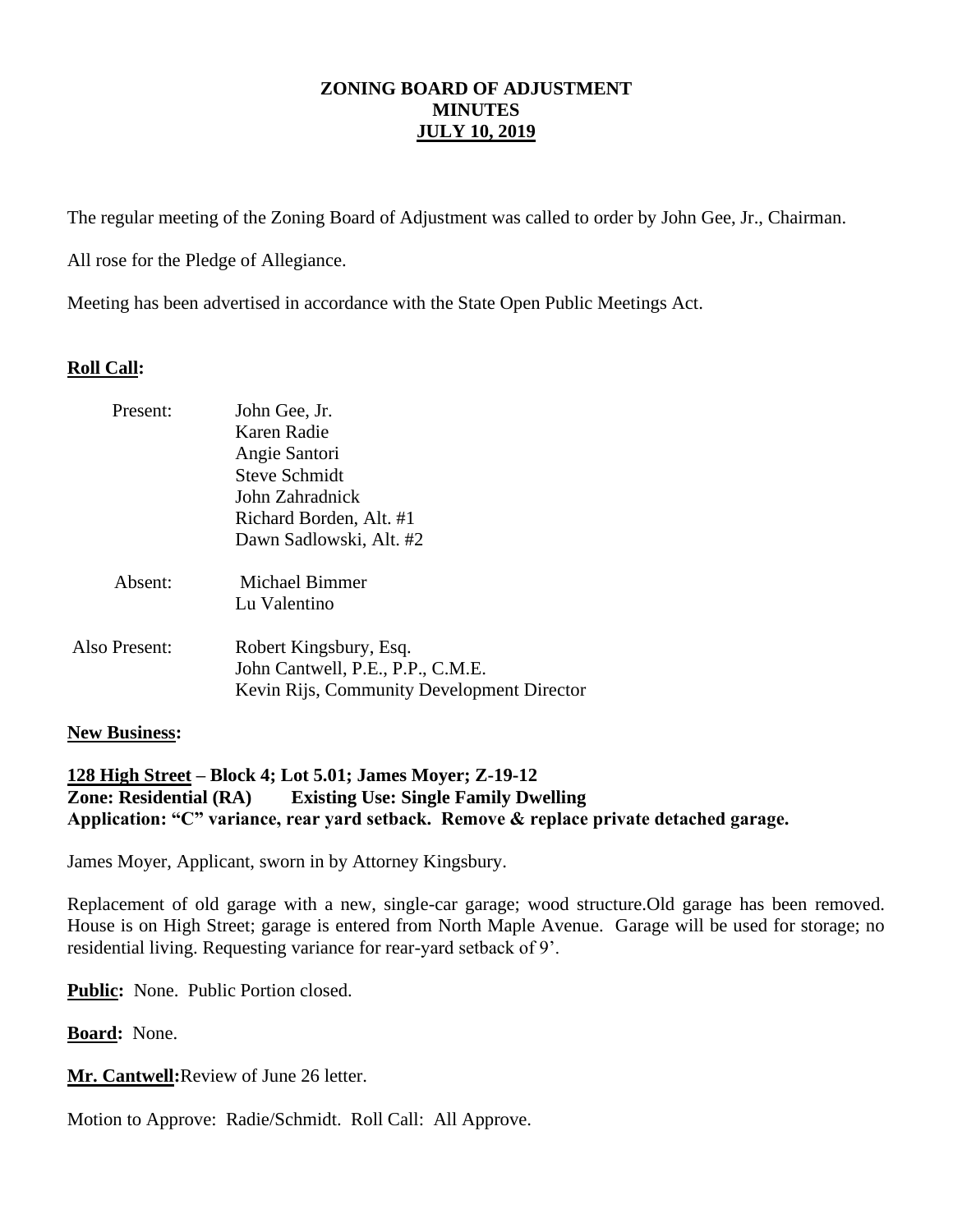# **ZONING BOARD OF ADJUSTMENT MINUTES JULY 10, 2019 Page 2**

**Fox Meadow Apartments - Block 172; Lots 1, 1.01, 1.02, 1.03; 1.04; Recreation Improvements; Z-19-6 Zone: Planned Development (PD)**

**Application: Remove & Replace existing recreation improvements, construct a new club-house, storage units, circulation/parking changes. "d" Variance.**

Thomas J. Coleman, III, Esq.; Mr. Petrone, Esq. –Raymond Coleman &Heinold, LLP Mark E. Malinowski, PE, Stout and Caldwell Engineers, LLC; Kent M. Werner, Project Architect, J Randolph Parry Architects, PC; Richard Kurtz, Principal, Deerfield Associates; Scott D. Taylor, Taylor Design Group, Inc. sworn in by Attorney Kingsbury.

Deerfield Associates purchased property in 1988; 1,492 family units. Accessory improvements – tennis courts,

pool, basketball courts, playground, walking path, etc. This is an opportunity to facelift improvements. Application requesting preliminary and final amended site plan approval. Expansion of non-conforming apartment use for amenities associated with that apartment use. Principal use (apartments) is not being expanded; accessories associated with the principal use are being expanded. Presently, there are 1,700 parking spaces; application eliminated six spaces. Constructing 29 new storage units, 8' apart. Footprint is not being expanded; new apartments will not be added; not infringing on wetlands. Application improves quality of life; improves the character of the apartment complex; improves – for the Township – that current recreational facilities will not be imposed upon by Fox Meadow residents.

**Mr. Malinowski Testimony:**Presentation of specific improvements with exhibits. Recreational area is at rear of property and is the only area being improved. Parking areas to the north and northwest. Below that is a maintenance building and a daycare center. Recreational area comprises approximately 4 acres of the entire 90.5 acres. Demolition: four tennis courts; basketball court; swimming pool; pool house; some parking area to the north/northwest; drive aisle and parking space that runs along side the daycare center. New club house will be in the existing area of pool house. Existing pool will be reconstructed. Proposing a covered pavilion behind pool. New pavement and expanded parking area; 29 storage units (for residents' belongings) will be on north side. Two tennis courts reconstructed; two tennis courts and basketball court will be taken out and replaced with a grass field for use by residents. Whole area will be enclosed with a 6' vinyl chain-link fence. Landscaping throughout. Site lighting along walking trail.

**Mr. Cantwell:** Review of June 4 letter. Concern about loss of parking spaces; Mr. Malinowski emphasized that there is ample parking for residents and employees. Safety plan for residents during construction will be provided. Discussion of stormwater management. Everything drains into Pennsauken Creek; no noticeable increase in stormwater runoff. Will provide information regarding grading and utilities. There will be security lighting around pool. Regarding trash, there are a number of recycling containers and dumpsters throughout the complex. The closest that proposal comes to the wetlands delineation line is 118 feet (proposed pavilion).

Any approval would be dependent on DEP response. Comments on flood hazard zone.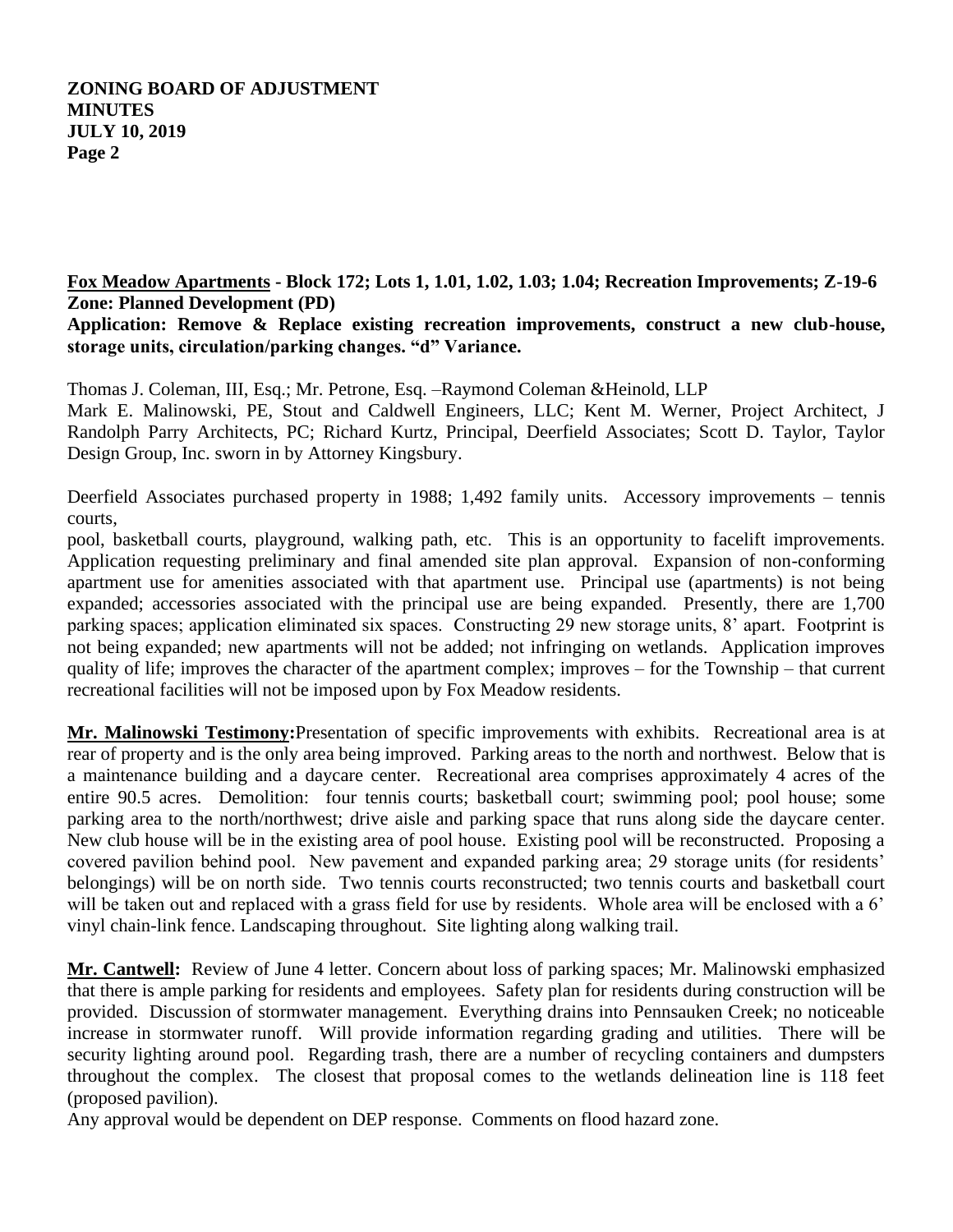## **ZONING BOARD OF ADJUSTMENT MINUTES JULY 10, 2019 Page 3**

**Mr. Werner Testimony:** Presentation regarding club house. Two-story structure; approx. 36' high to roof peak. Entrance at grade. Upon entering, to the right will be a gymnasium space and a community room; to the left would be a game room and computer room area. There will be office space for staff, restrooms, locker rooms, and a roof terrace (toward creek side). Two stairwells and an elevator will go to second floor space where there will be another community room, a small warming kitchen, restrooms, roof terraces. Light-colored brick and siding.

Proposed garages: materials will mimic the existing apartment buildings.

**Mr. Kurtz Testimony:**With Kamson Corporation, Englewood Cliffs, NJ. Will have outside memberships for the community.

Chairman Gee suggested a meeting with Kamson Corporation, MSPD, and the engineer.

Question from Mr. Zahradnick regarding basketball court (being taken down and not replaced). Clarification of tree removal.

**Mr. Taylor Testimony:** Presentation regarding justification of variancesand landscaping. Require "C" variance because of separation between garage buildings where ordinance requires a separation of 15', and they have 8' between buildings. Requesting expansion of an existing non-conforming use within the PD zone. Regarding two fences behind existing pool building, growing out of that fence line is poison ivy, white mulberry, and tree of heaven, both of which are non-native, invasive species and should be removed. Applicant has agreed to make all species changes suggested by Engineer. Proposal advancesmultiple purposes of zoning.

They will comply with findings of the Department of Environmental Protection letter of interpretation.

Question from Mr. Cantwell: Will tenants be automatically enrolled in clubhouse membership? *Yes.* Fire Official request for additional hydrant in vicinity of clubhouse. *They will comply.* Access to building. *To be discussed.*

# **Public:**

Questions/comments from residents: John McCarthy – Watergate: *recreation building being a business*; Sandra Renzi – Watergate: *visibility from terrace/parking & foot traffic from Fox Meadow*; Sonny Frett: *basketball court*; Ann Handlon: *geography/runoff*; Joseph Neal – Moorestown: *tree removal; runoff*; Robert Olivarez – *DEP letter*; Allyson Hang/Bill Hang – Moorestown: *privacy/noise/lighting;* Barbara Rich – Moorestown: *stormwater management*;April Iorio/Dave Fecca – Moorestown: *stormwater/wetlands*; Pamela Richards – Moorestown: *replacement trees*.

**Board:**Question regarding basketball court.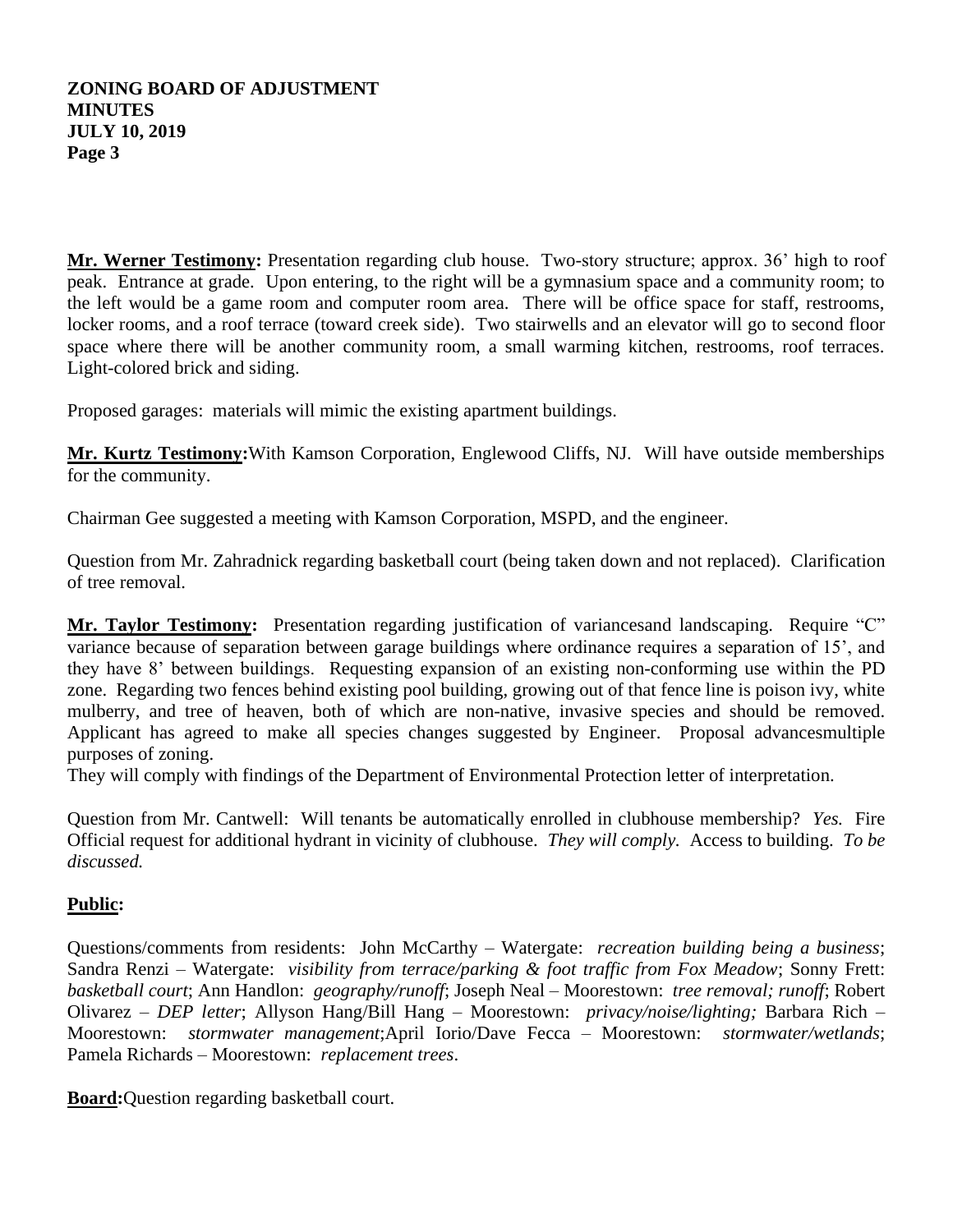## **ZONING BOARD OF ADJUSTMENT MINUTES JULY 10, 2019 Page 4**

Motion to grant a use variance to permit the improvements that are proposed: demolition of existing facilities; installation of the improvements as described to the Board: Radie/Schmidt. Roll Call: All Approve.

Two bulk variances: variance to reduce the number of parking spaces by six; variance for a separation between buildings (15' required; 8' proposed). Preliminary/final site plan approval conditions: compliance with the recommendations of the Board Engineer's report; approval by the NJ DEP of the wetlands line delineation; determination that they are not constructing in a flood plane; any deficiencies in site lighting will be corrected; shielding to be provided for lighting to avoid a nuisance to residential apartments; sufficient dumpsters will be supplied in accordance with the opinion of the Board Engineer; broken fences will be repaired; membership in the facilities will be open to public, but not marketed; will have option to install one or two basketball courts, if they wish, without having to reappear before the Board for an amended site plan.

Motion to Approve (simple majority): Sadlowski/Santori. Roll Call: 6 Approvals; 1 Denial (Borden).

## **Old Business**:

### **Minutes:**

June 12, 2019 Motion to Approve: Schmidt/Gee. All In Favor.

### **Miscellaneous:**

## **Reports:**

### **Solicitor: Resolutions**

**2019-ZB-13: 325 W. Mill Rd. – Block 137; Lot 2; The Palace Associates LLC, Solar** *(Attorney Kingsbury to make revisions; hold until August meeting)*

**2019-ZB-10: 355 Elm Ave. – Block 88; Lot 14.02; Jason Richeck** Motion to Approve: Borden/Santori. Roll Call: All Approve.

| Eligible to Approve: | Michael Bimmer | Angie Santori           |
|----------------------|----------------|-------------------------|
|                      | John Gee, Jr.  | Lu Valentino            |
|                      | Karen Radie    | Richard Borden, Alt. #1 |

### **2019-ZB-11: 40 W. Woodcrest Ave. – Block 129.06; Lot 20; Jeanette Krebs**